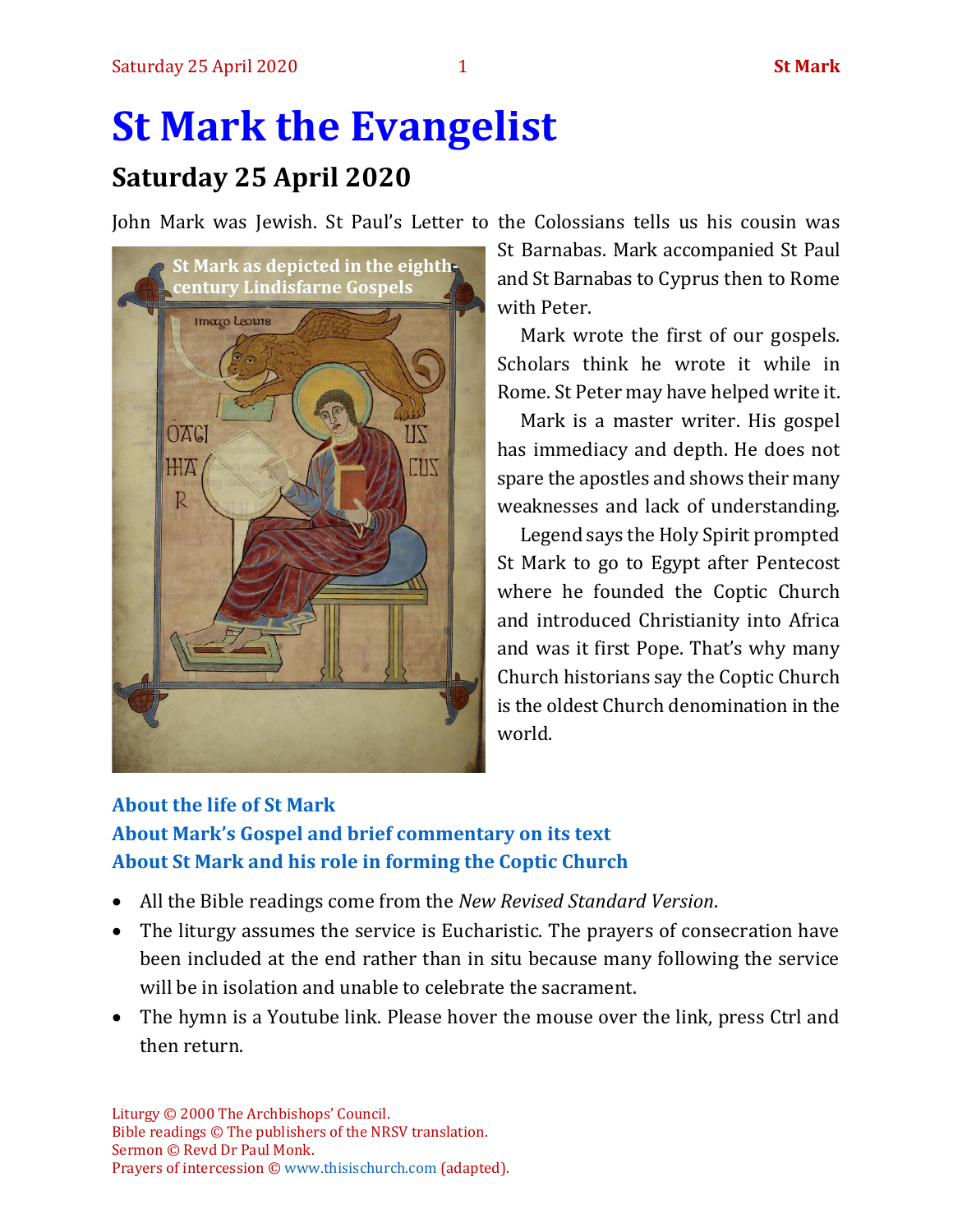HYMN **[When the saints go marching in](https://www.youtube.com/watch?v=lkNPSlQbxNc)** (please click on this link to hear the hymn)

## **The welcome**

In the name of the Father, and of the Son, and of the Holy Spirit

All **Amen.**

The Lord be with you

All **And also with you.**

# **The Preparation**

All **Almighty God, to whom all hearts are open, all desires known, and from whom no secrets are hidden: cleanse the thoughts of our hearts by the inspiration of your Holy Spirit, that we may perfectly love you, and worthily magnify your holy name; through Christ our Lord. Amen.**

Our Lord Jesus Christ said:

The first commandment is this:

'Hear, O Israel, the Lord our God is the only Lord.

You shall love the Lord your God with all your heart,

with all your soul, with all your mind,

and with all your strength.'

And the second is this: 'Love your neighbour as yourself.'

There is no other commandment greater than these.

On these two commandments hang all the law and the prophets.

#### All **Amen. Lord, have mercy.**

Christ calls us to share the heavenly banquet of his love with all the saints in earth and heaven. Therefore, knowing our unworthiness and sin, let us confess our sins in penitence and faith, firmly resolved to keep God's commandments and to live in love and peace with all.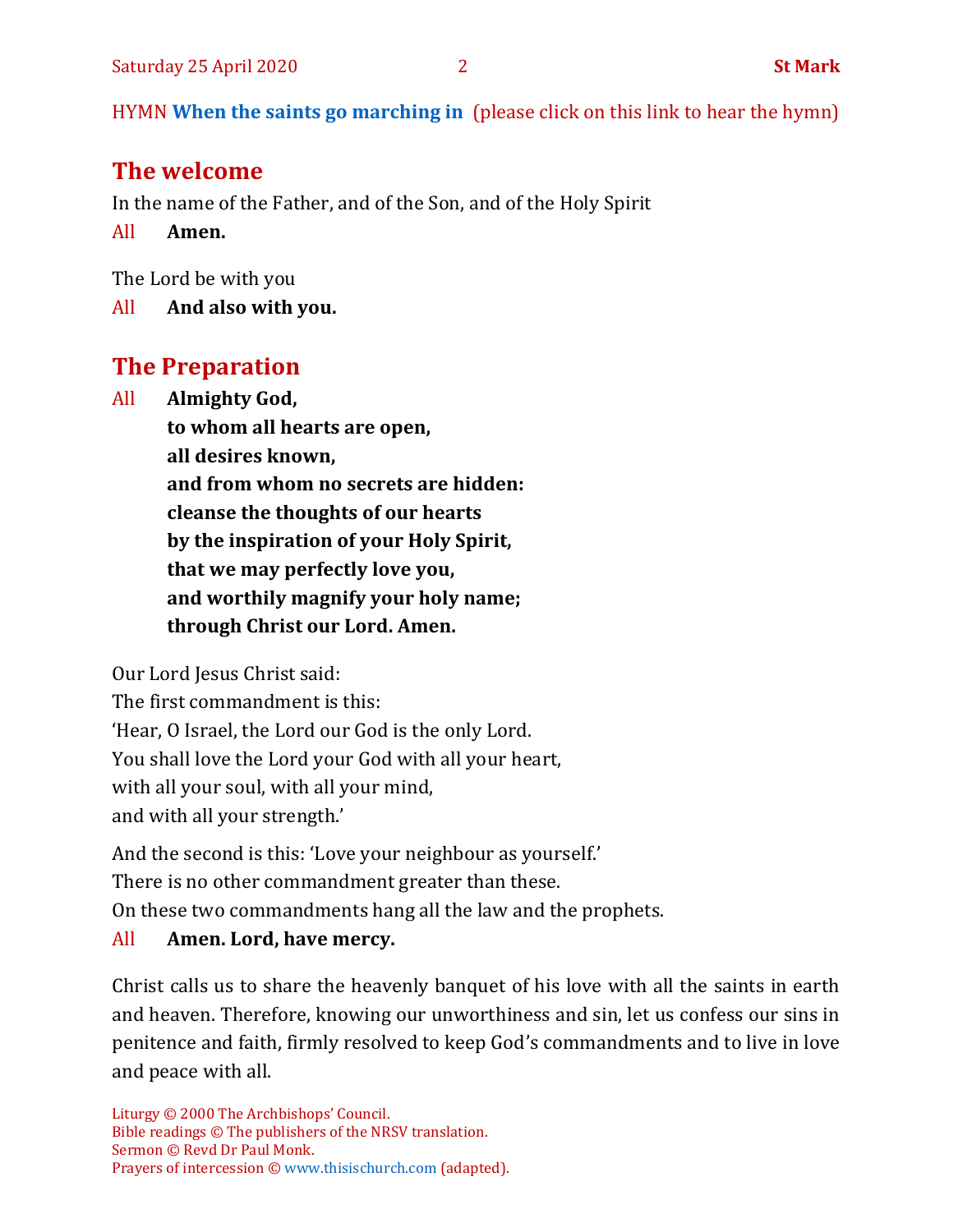All **Almighty God, our heavenly Father, we have sinned against you and against our neighbour in thought and word and deed, through negligence, through weakness, through our own deliberate fault. We are truly sorry and repent of all our sins. For the sake of your Son Jesus Christ, who died for us, forgive us all that is past and grant that we may serve you in newness of life to the glory of your name. Amen.**

Almighty God, who forgives all who truly repent, have mercy upon you, pardon and deliver you from all your sins, confirm and strengthen you in all goodness, and keep you in life eternal; through Jesus Christ our Lord. All **Amen.**

# **The Gloria**

This version of the Gloria is sung to the tune of 'Cwm Rhondda'. Click **[here](https://www.youtube.com/watch?v=BtGhnEwY74E)** for the tune.

All **Glory be to God in Heaven, Songs of joy and peace we bring, Thankful hearts and voices raising, To creation's Lord we sing. Lord we thank you, Lord we praise you, Glory be to God our King: Glory be to God our King.**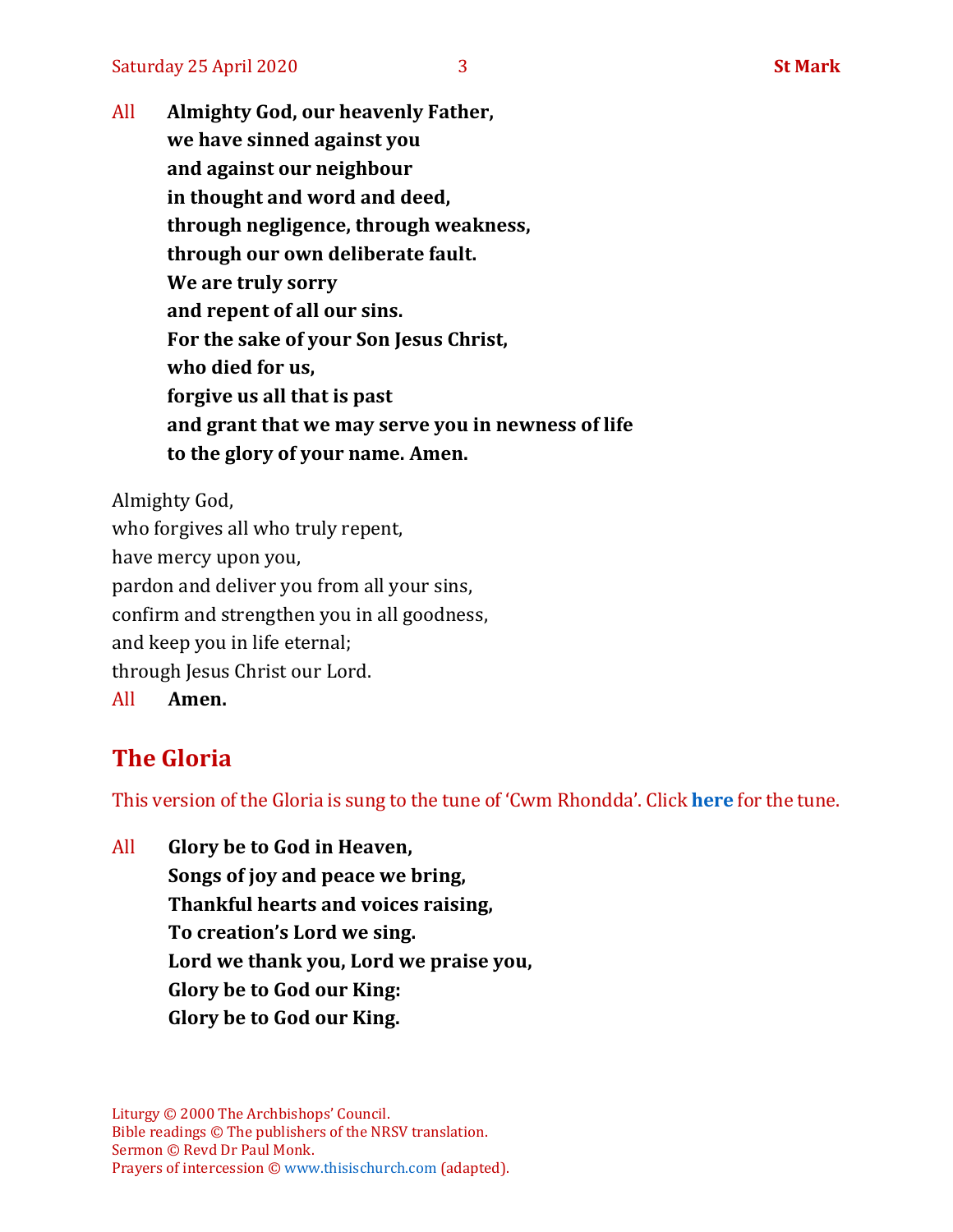**Lamb of God, who on our shoulders, Bore the load of this world's sin; Only Son of God the Father, You have brought us peace within. Lord, have mercy, Christ have mercy, Now your glorious reign begin: Now your glorious reign begin.**

**You O Son of God are Holy, You we praise with one accord. None in heav'n or earth is like you, Only you are Christ the Lord. With the Father and the Spirit, Ever worshipped and adored: Ever worshipped and adored.**

# **The Collect for St Mark**

Almighty God, who enlightened your holy Church through the inspired witness of your evangelist Saint Mark: grant that we, being firmly grounded in the truth of the gospel, may be faithful to its teaching both in word and deed; through Jesus Christ your Son our Lord, who is alive and reigns with you, in the unity of the Holy Spirit, one God, now and for ever.

All **Amen.**

## **First reading**

A reading from the Acts of the Apostles

Paul and Barnabas remained in Antioch, and there, with many others, they taught and proclaimed the word of the Lord. After some days Paul said to Barnabas, 'Come, let us return and visit the believers in every city where we proclaimed the word of the Lord and see how they are doing.' Barnabas wanted to take with them John called Mark.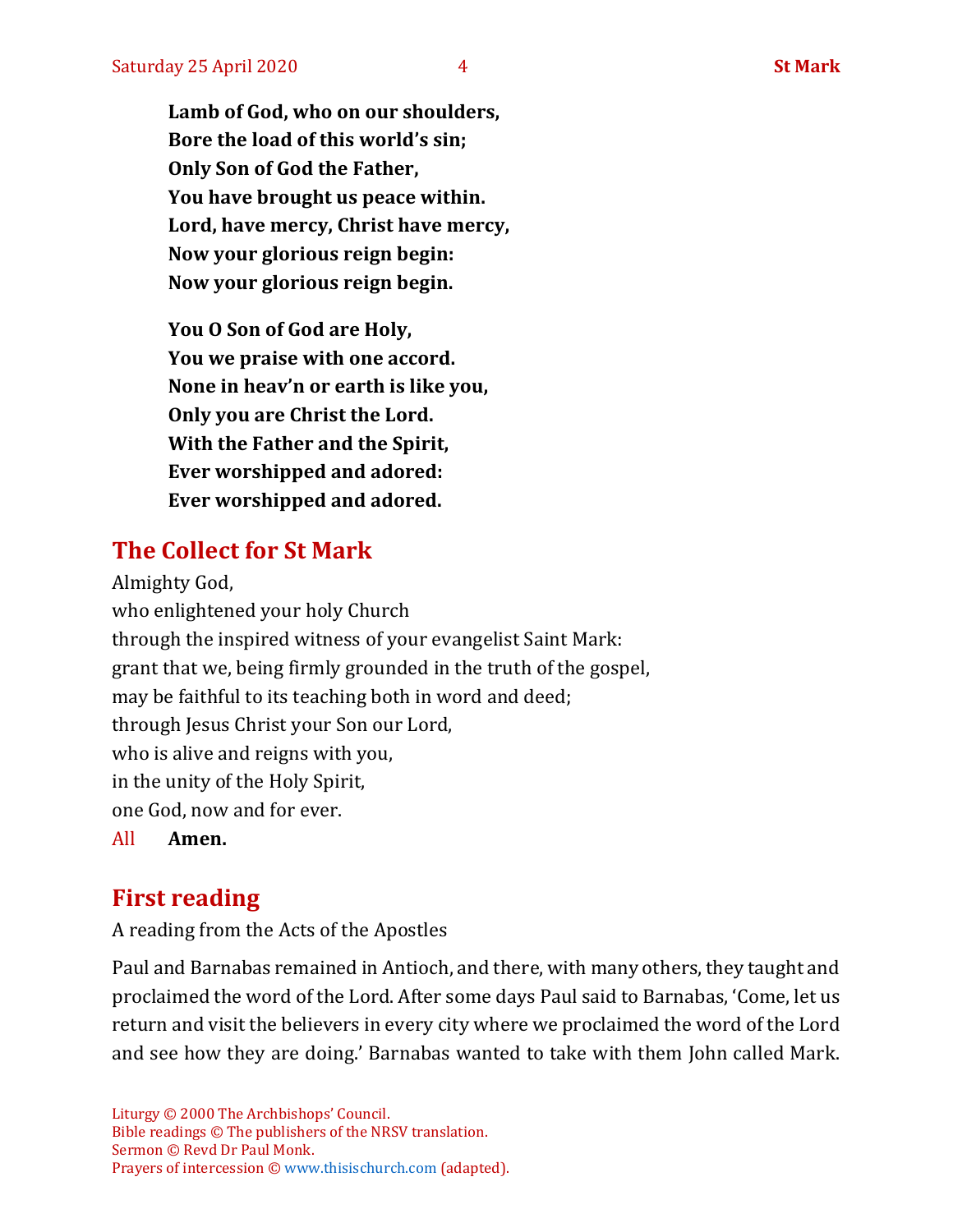But Paul decided not to take with them one who had deserted them in Pamphylia and had not accompanied them in the work. The disagreement became so sharp that they parted company; Barnabas took Mark with him and sailed away to Cyprus. But Paul chose Silas and set out, the believers commending him to the grace of the Lord. He went through Syria and Cilicia, strengthening the churches. *Acts 15:35–41*

This is the Word of the Lord

All **Thanks be to God.**

### **Second reading**

A reading from the letter of St Paul to the Ephesians

Each of us was given grace according to the measure of Christ's gift. Therefore it is said, 'When he ascended on high he made captivity itself a captive; he gave gifts to his people.' When it says, 'He ascended,' what does it mean but that he had also descended into the lower parts of the earth? He who descended is the same one who ascended far above all the heavens, so that he might fill all things.

The gifts he gave were that some would be apostles, some prophets, some evangelists, some pastors and teachers, to equip the saints for the work of ministry, for building up the body of Christ, until all of us come to the unity of the faith and of the knowledge of the Son of God, to maturity, to the measure of the full stature of Christ. We must no longer be children, tossed to and fro and blown about by every wind of doctrine, by people's trickery, by their craftiness in deceitful scheming. But speaking the truth in love, we must grow up in every way into him who is the head, into Christ, from whom the whole body, joined and knit together by every ligament with which it is equipped, as each part is working properly, promotes the body's growth in building itself up in love. *Ephesians 4:7–16*

This is the Word of the Lord

All **Thanks be to God.**

# **Gospel reading**

Hear the Gospel of our Lord Jesus Christ according to Mark

#### All **Glory to you O Lord.**

Jesus said to Peter, James, John and Andrew: 'Beware that no one leads you astray. Many will come in my name and say, "I am he!" and they will lead many astray. When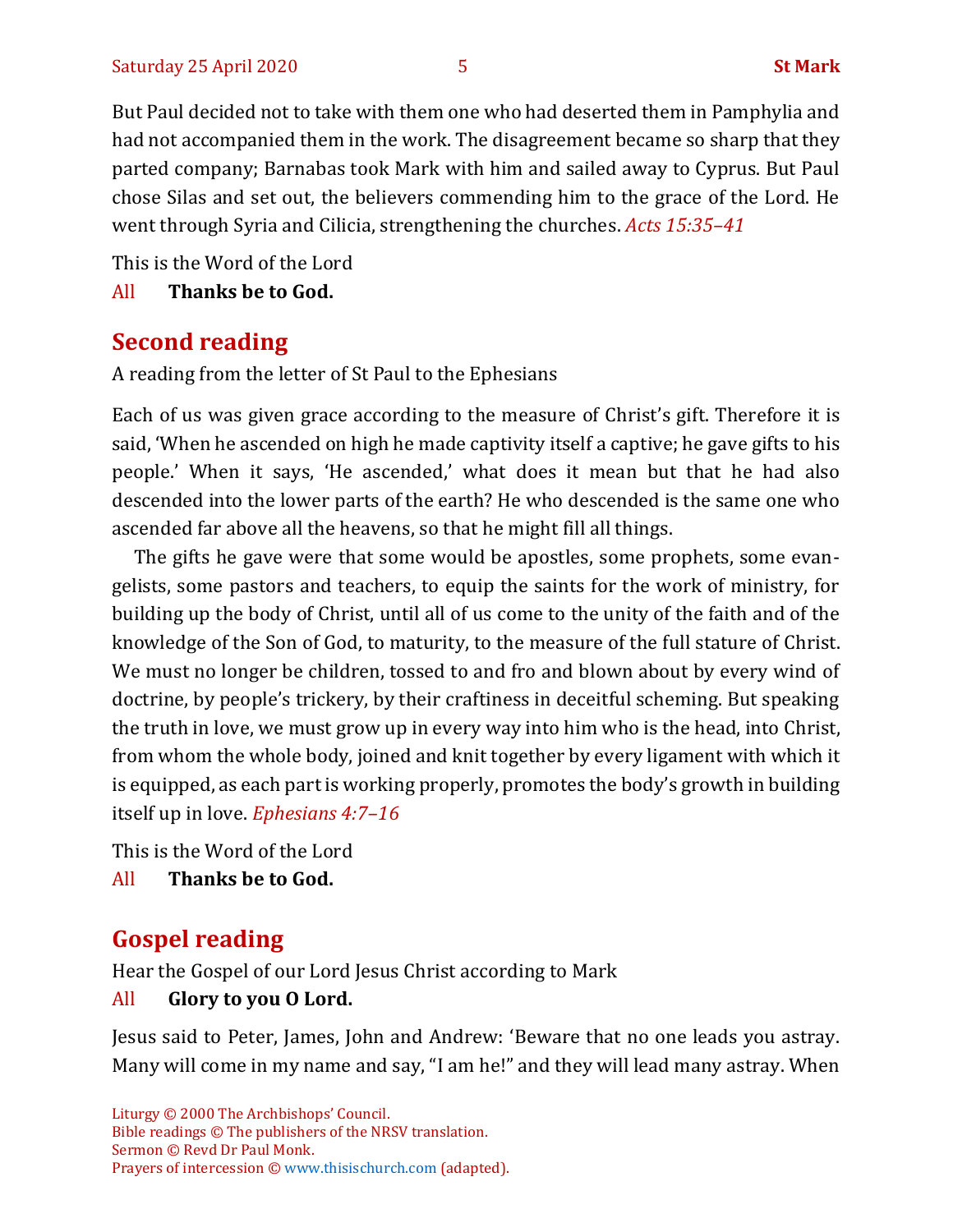you hear of wars and rumours of wars, do not be alarmed; this must take place, but the end is still to come. For nation will rise against nation, and kingdom against kingdom; there will be earthquakes in various places; there will be famines. This is but the beginning of the birth pangs.

'As for yourselves, beware; for they will hand you over to councils; and you will be beaten in synagogues; and you will stand before governors and kings because of me, as a testimony to them. And the good news must first be proclaimed to all nations. When they bring you to trial and hand you over, do not worry beforehand about what you are to say; but say whatever is given you at that time, for it is not you who speak, but the Holy Spirit. Brother will betray brother to death, and a father his child, and children will rise against parents and have them put to death; and you will be hated by all because of my name. But the one who endures to the end will be saved.' *Mark 13:5–13*

This is the Gospel of the Lord

#### All **Praise to you O Christ.**

#### **Sermon**

Mark was the first person to write a Gospel and was therefore something of a trendsetter. Mark effectively invented the concept of a biography because nothing similar had ever been written before. Previous kinds of writing somehow didn't work for him.

Mark was writing because he had learned about Jesus and wanted to share what he knew. We have no direct evidence that he'd ever met Jesus himself. But a great many traditions suggest he appears often in the Gospels but is always anonymous:

- St Mark was one of the servants at the Marriage at Cana who poured out the water that Jesus turned to wine (**John 2:1–11**).
- Mark was one of the seventy Apostles sent out to preach by Jesus (**Luke 10:1**).
- Mark carried water to the house where the Last Supper took place (**Mark 14:13**).
- Mark was the young man who ran away naked, leaving behind his robe when Jesus was arrested in the Garden of Gethsemane (**[Mark 14:51](https://biblehub.com/commentaries/mark/14-51.htm)–52**).
- Mark was the person who hosted the disciples in his house after the death of Jesus and into whose house the resurrected Jesus appeared (**John 20**).

If true, Mark was hot-wiring anonymity into his new way of telling us about Jesus' life. Perhaps earlier drafts included too much detail about Mark himself so felt they took the spotlight away from Jesus.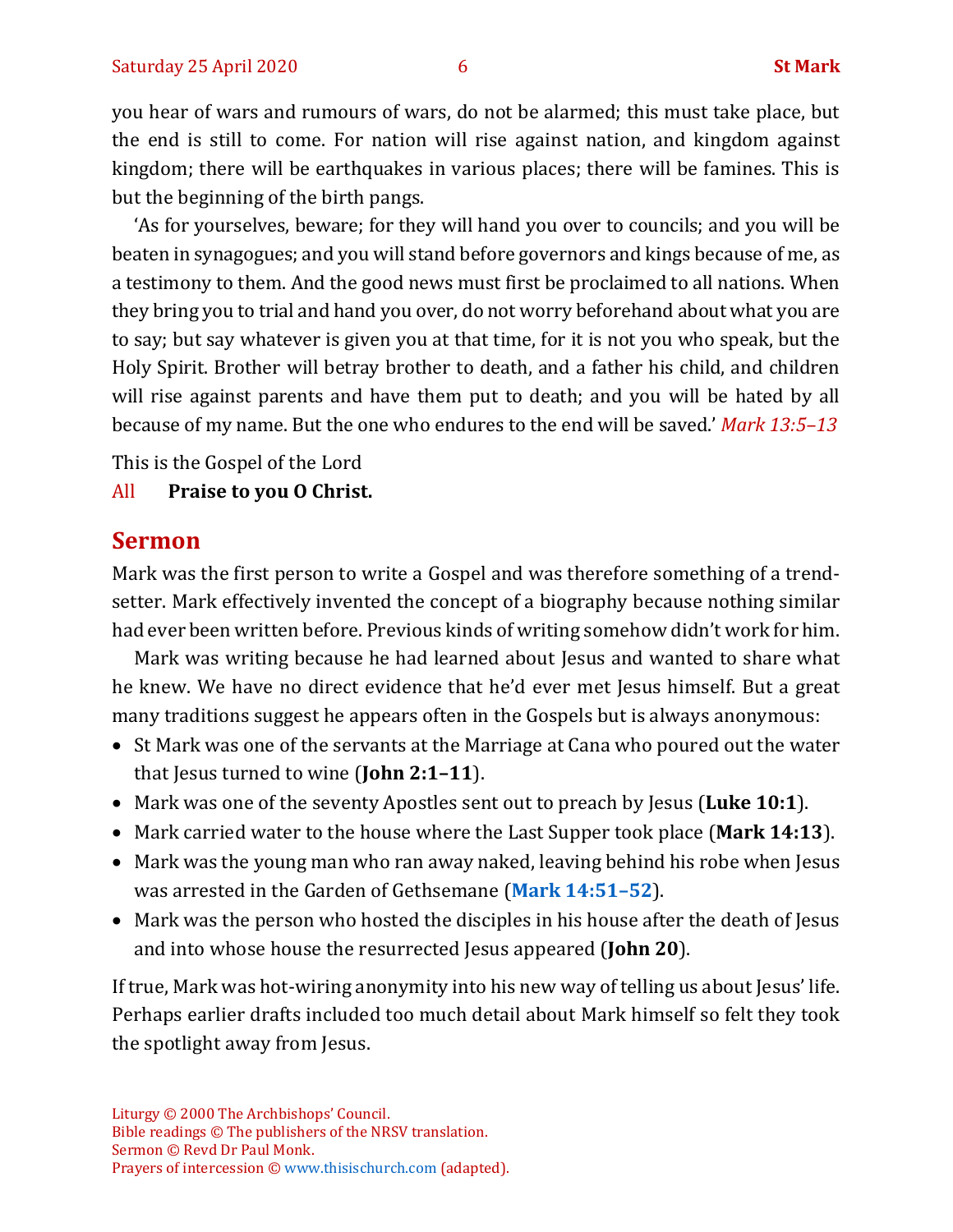Mark's Gospel is full of anecdote, story, and action. It conveys a sense of rush and the imperative to do something. It's no surprise how often the word 'immediately' appears. Indeed, underpinning the whole account is the implied demand, 'you've now heard about this Jesus. Now respond!'

Mark invited his first hearers to respond. His Gospel also invites us. If we respond as St Mark did, we will tell everyone about Jesus but we will also ensure that our response is *entirely* about Jesus. Mature discipleship is not about us but about Him.

## **Prayers of intercession**

As we pray for the Church and the World, let us first thank God for the power of His love, which continually surrounds us wherever we are.

Heavenly Father, we thank you for your love which

- freely forgives and welcomes us into the family of your church
- abounds in the joys of creation, so evident at the moment
- brings peace into our lives, working through and beyond pain and conflict
- challenges and purifies our hearts
- is stronger than death and from which nothing can separate us now or ever. Lord, in your mercy:

#### All **Hear our prayer.**

Father**,** we pray for your Church throughout the world, that it may share in the work of your son, revealing you to men and women, and reconciling them to you and to one another. We thank you for the growing unity within the Church and pray that together Christians can respond more effectively to the plight of all those in special need. So we pray now for the poor, the hungry, the homeless, and the sick

Christ, let me see You in others Christ, let others see You in me Christ, let me see.

You are the caller, You are the poor, You are the stranger At the door.

You are the wanderer, The unfed,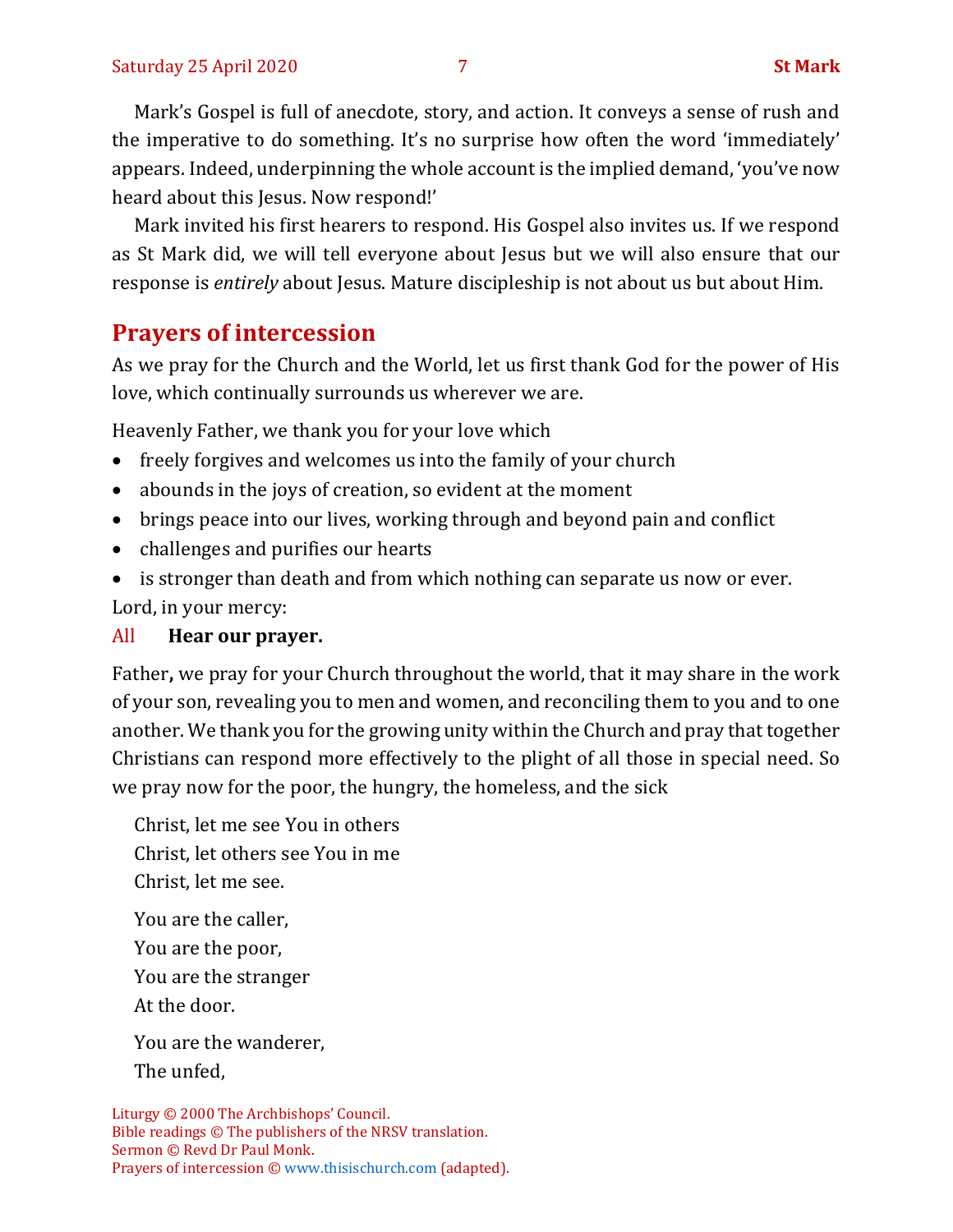You are the homeless With no hed

You are the man Driven insane. You are the child Crying in pain. You are the other Who comes to me. Open my eyes that

I may see.

Lord, in your mercy:

#### All **Hear our prayer.**

We pray now for all the nations and peoples of the world—for all who serve the common good. We pray for the leaders of the nations in whose hands the future of all our countries lie, that they may seek justice, freedom and peace for all people. For those seeking to bring healing from Covid-19 .

Lord, in your mercy:

#### All **Hear our prayer.**

We pray for our own Church, for our ministers and all those who lead and assist our worship. For all those in positions of responsibility within our Church. We ask your blessing on all who share with us in our Church's life and worship.

Lord, in your mercy:

#### All **Hear our prayer.**

We pray for those in need in our local community and in our own families.

Jesus, our healer, we place into your gentle hands those who are sick. Ease their pain and heal any harm done to them in body, mind and spirit. Be present to them through the support of friends, and the care of doctors and nurses, and fill them with the warmth of your love now and always. In a moment of quiet, we bring before you those known to us …

We pray for those who mourn through recent bereavement, and for those who miss the companionship and care of loved ones. In particular we think of ...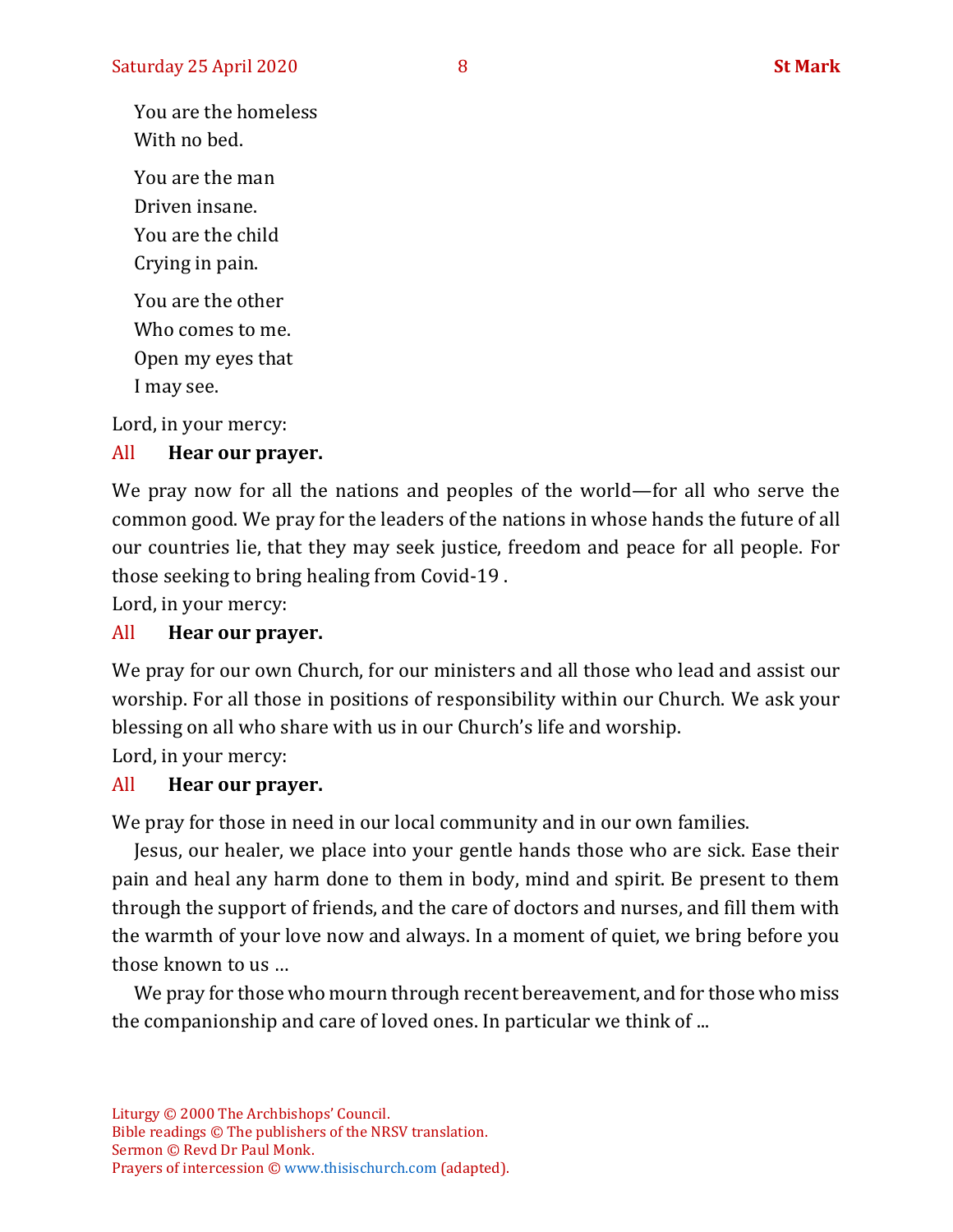Lord, in your mercy:

#### All **Hear our prayer.**

Merciful Father,

All **accept these prayers for the sake of your Son, our Saviour Jesus Christ. Amen.**

# **The peace**

May the God of peace sanctify you: may he so strengthen your hearts in holiness that you may be blameless before him at the coming of our Lord Jesus with his saints.

The peace of the Lord be always with you:

All **And also with you.**

The liturgy of the Communion Service appears below

# The Dismissal

Jesus said, 'I have made your name known to those you gave me from the world. They were yours, and you gave them to me, and they have kept your word. Now they know that everything you have given me is from you; for the words that you gave to me I have given to them, and they have received them and know in truth that I came from you; and they have believed that you sent me. I am asking on their behalf; I am not asking on behalf of the world, but on behalf of those whom you gave me, because they are yours.' *John 17:6–9*

May Christ who makes saints of sinners, who has transformed those we remember today, raise and strengthen you that you may transform the world; and the blessing of God the Almighty: Father, Son, and Holy Spirit, be with you now and remain with you always. All **Amen**

Go in peace to love and serve the Lord.

#### All **In the name of Christ. Amen.**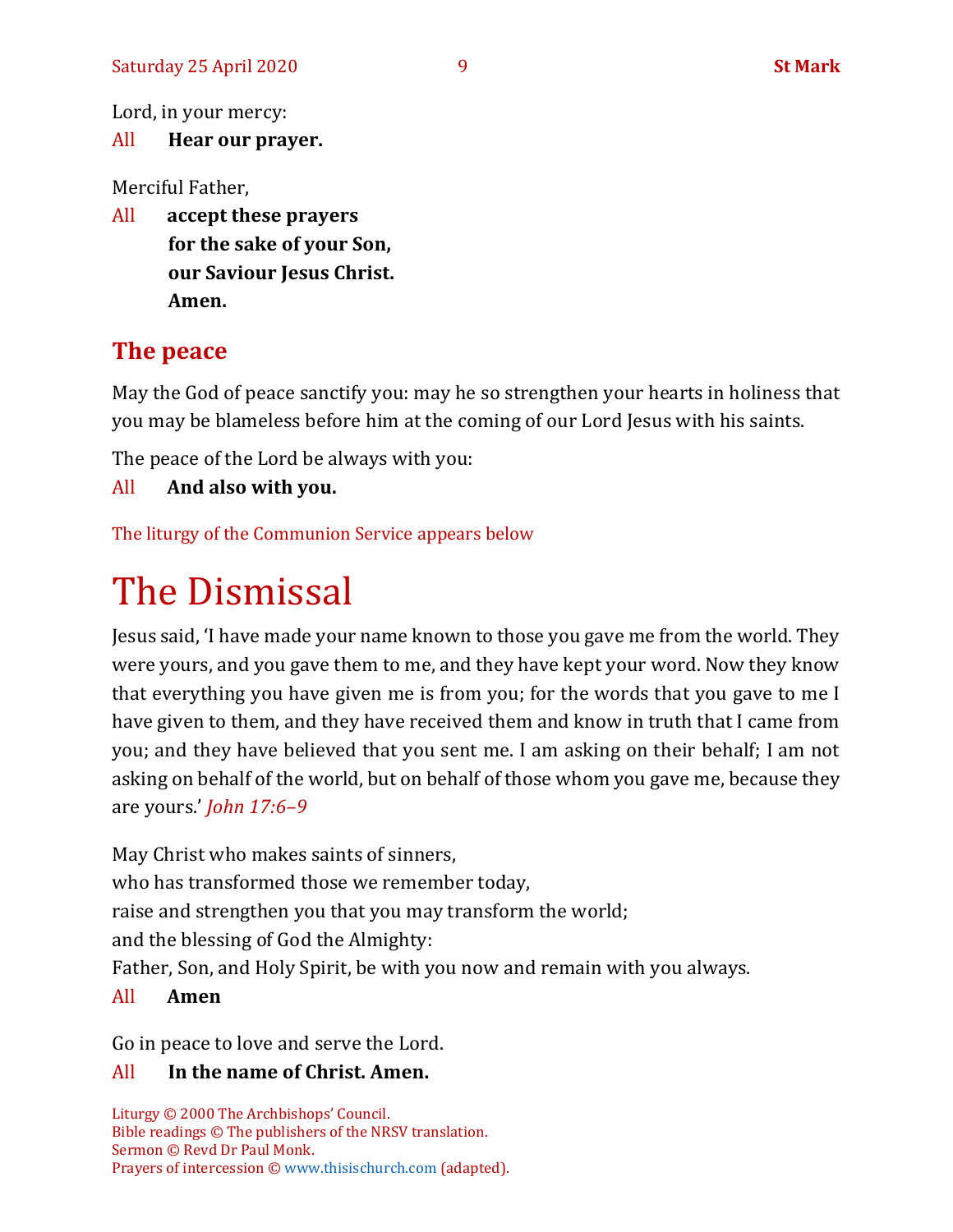# The Liturgy of the Sacrament

# Eucharistic Prayer (prayer E)

The Lord be with you

## All **and also with you.**

Lift up your hearts.

## All **We lift them to the Lord.**

Let us give thanks to the Lord our God.

## All **It is right to give thanks and praise.**

It is indeed right, our duty and our joy that we should always sing of your glory, holy Father, almighty and eternal God, through Jesus Christ your Son our Lord. For you are the hope of the nations, the builder of the city that is to come. Your love made visible in Jesus Christ brings home the lost, restores the sinner and gives dignity to the despised. In his face your light shines out, flooding lives with goodness and truth, gathering into one in your kingdom a divided and broken humanity. Therefore with all who can give voice in your creation we glorify your name, for ever praising you and saying,

All **Holy, holy, holy Lord, God of power and might, heaven and earth are full of your glory. Hosanna in the highest. Blessed is he who comes in the name of the Lord. Hosanna in the highest.**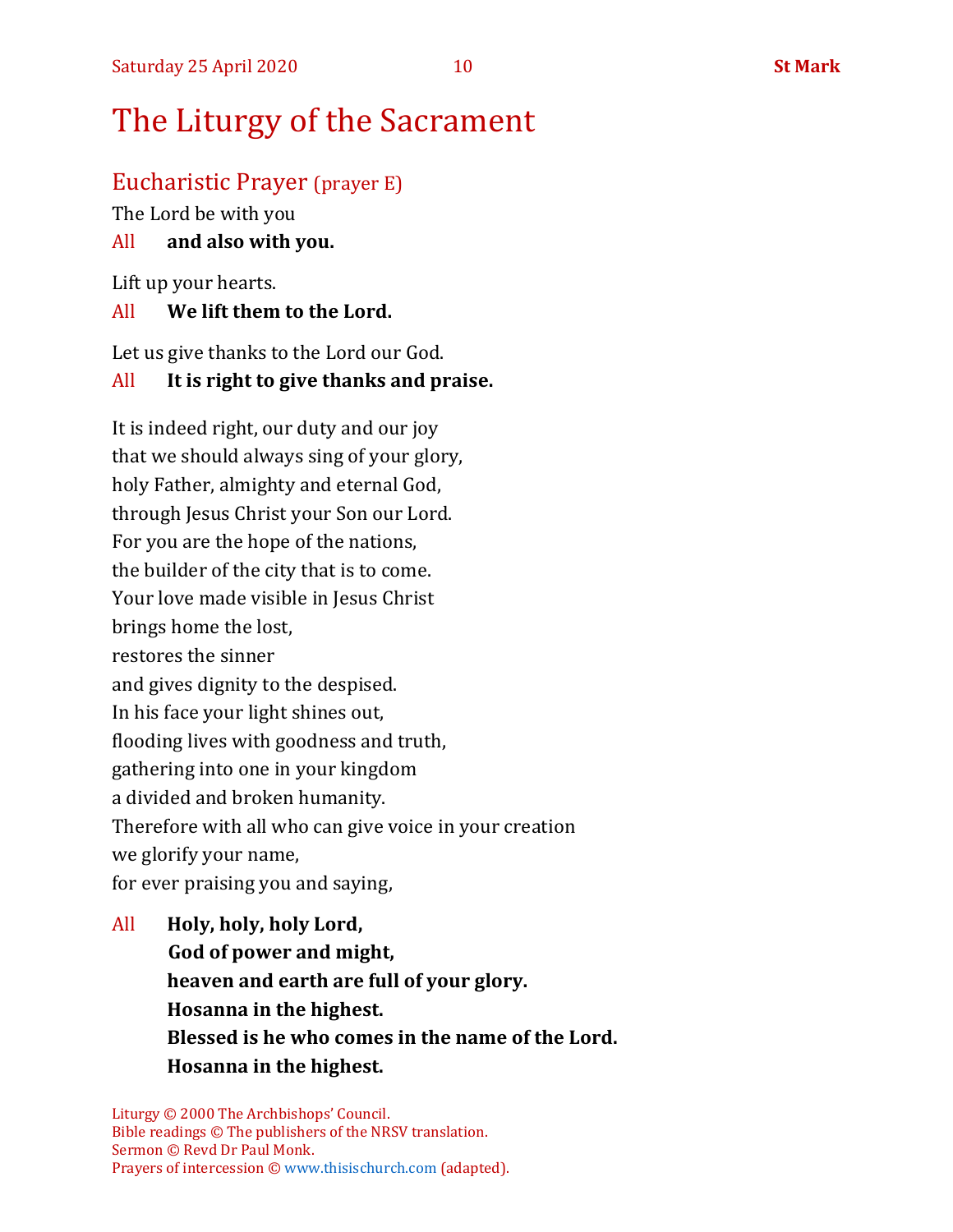We praise and bless you, loving Father, through Jesus Christ, our Lord; and as we obey his command, send your Holy Spirit, that broken bread and wine outpoured may be for us the body and blood of your dear Son.

On the night before he died he had supper with his friends and, taking bread, he praised you. He broke the bread, gave it to them and said: Take, eat; this is my body which is given for you; do this in remembrance of me.

When supper was ended he took the cup of wine. Again he praised you, gave it to them and said: Drink this, all of you; this is my blood of the new covenant, which is shed for you and for many for the forgiveness of sins. Do this, as often as you drink it, in remembrance of me.

So, Father, we remember all that Jesus did, in him we plead with confidence his sacrifice made once for all upon the cross. Bringing before you the bread of life and cup of salvation, we proclaim his death and resurrection until he comes in glory.

Great is the mystery of faith:

All **Christ has died. Christ is risen. Christ will come again.**

Lord of all life, help us to work together for that day when your kingdom comes and justice and mercy will be seen in all the earth.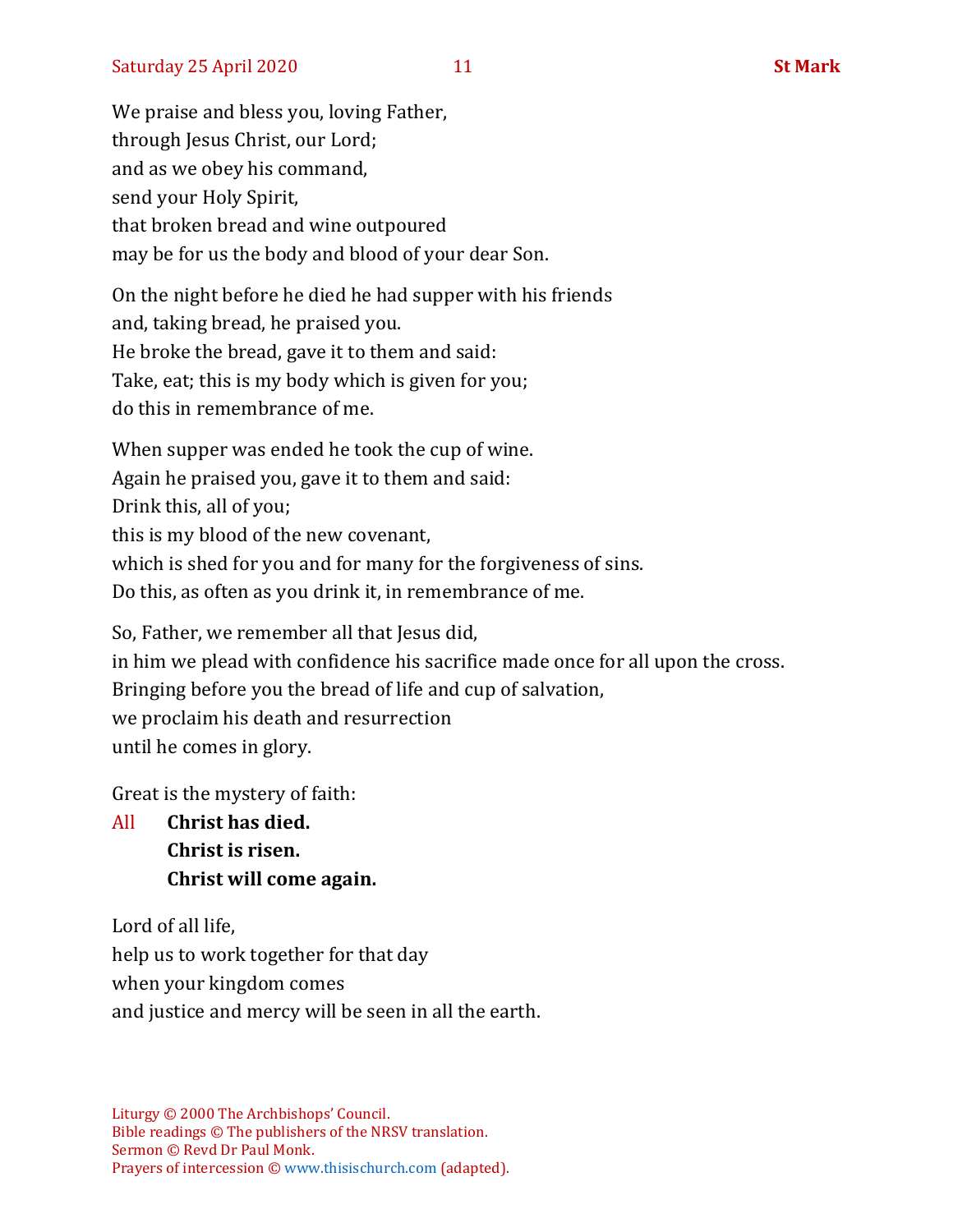Look with favour on your people, gather us in your loving arms and bring us with St Mark, St Barnabas and all the saints to feast at your table in heaven.

Through Christ, and with Christ, and in Christ, in the unity of the Holy Spirit, all honour and glory are yours, O loving Father, for ever and ever.

All **Amen.**

# The Lord's Prayer

As our Saviour taught us, so we pray

All **Our Father in heaven, hallowed be your name, your kingdom come, your will be done, on earth as in heaven. Give us today our daily bread. Forgive us our sins as we forgive those who sin against us. Lead us not into temptation but deliver us from evil. For the kingdom, the power, and the glory are yours now and for ever. Amen.**

# Breaking of the Bread

We break this bread to share in the body of Christ.

All **Though we are many, we are one body, because we all share in one bread.**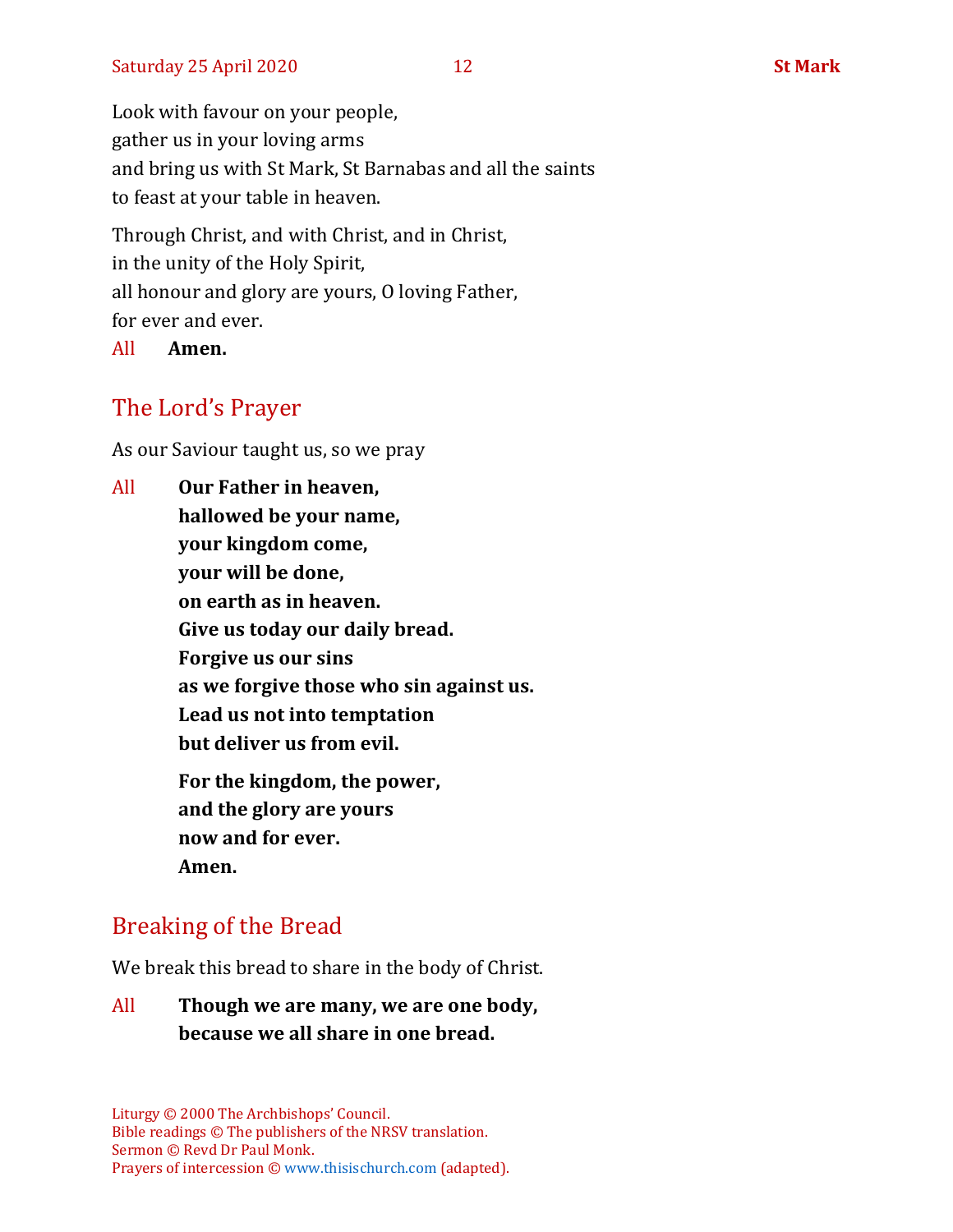All **Lamb of God,**

**you take away the sin of the world, have mercy on us.**

**Lamb of God,** 

**you take away the sin of the world,** 

**have mercy on us.**

**Lamb of God, you take away the sin of the world, grant us peace.**

Draw near with faith.

Receive the body of our Lord Jesus Christ which he gave for you,

and his blood which he shed for you.

Eat and drink

in remembrance that he died for you,

and feed on him in your hearts

by faith with thanksgiving.

All **We do not presume**

**to come to this your table, merciful Lord, trusting in our own righteousness, but in your manifold and great mercies. We are not worthy so much as to gather up the crumbs under your table. But you are the same Lord whose nature is always to have mercy. Grant us therefore, gracious Lord, so to eat the flesh of your dear Son Jesus Christ and to drink his blood, that our sinful bodies may be made clean by his body and our souls washed through his most precious blood, and that we may evermore dwell in him, and he in us. Amen.**